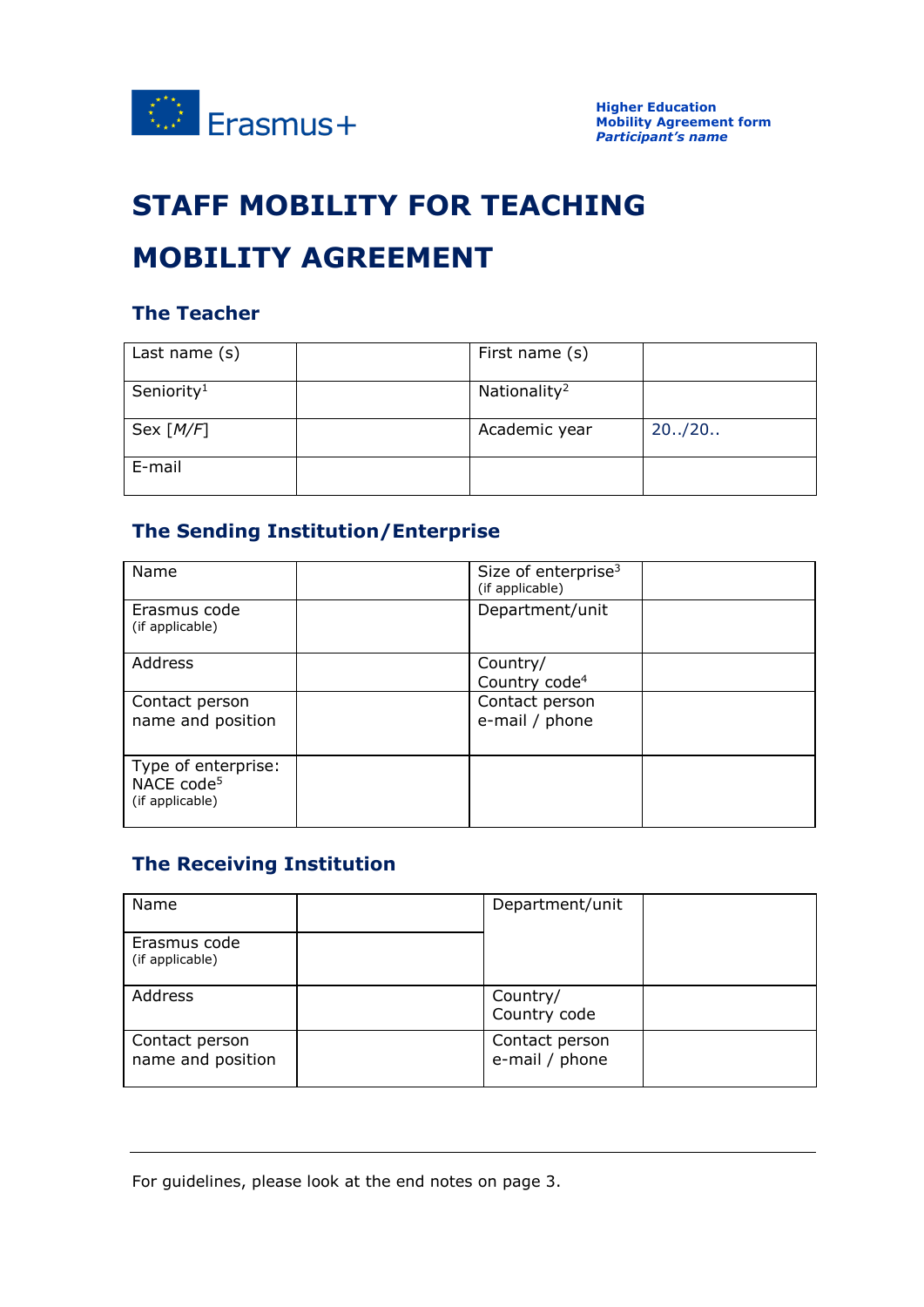

# **Section to be completed BEFORE THE MOBILITY**

#### **I. PROPOSED MOBILITY PROGRAMME**

Planned period of the teaching activity: from *[day/month/year]* till *[day/month/year]*

Duration (days): ………………….

 $\Box$  Additional day for travel needed directly before the first day of the activity abroad

 $\Box$  Additional day for travel needed directly following the last day of the activity abroad

Subject field<sup>6</sup>: .....................

Level: Short cycle (EQF level 5)  $\Box$ ; Bachelor or equivalent first cycle (EQF level 6)  $\Box$ ; Master or equivalent second cycle (EQF level 7)  $\Box$ ; Doctoral or equivalent third cycle (EQF level 8)  $\Box$ 

Number of students at the receiving institution benefiting from the teaching programme: ………………

Number of teaching hours: …………………

**Overall objectives of the mobility:**

**Added value of the mobility (both for the institutions involved and for the teacher):**

**Content of the teaching programme:**

**Expected outcomes and impact (not limited to the number of students concerned):**

#### **II. COMMITMENT OF THE THREE PARTIES**

By signing<sup>7</sup> this document, the teacher, the sending institution/enterprise and the receiving institution confirm that they approve the proposed mobility agreement.

The sending higher education institution supports the staff mobility as part of its modernisation and internationalisation strategy and will recognise it as a component in any evaluation or assessment of the teacher.